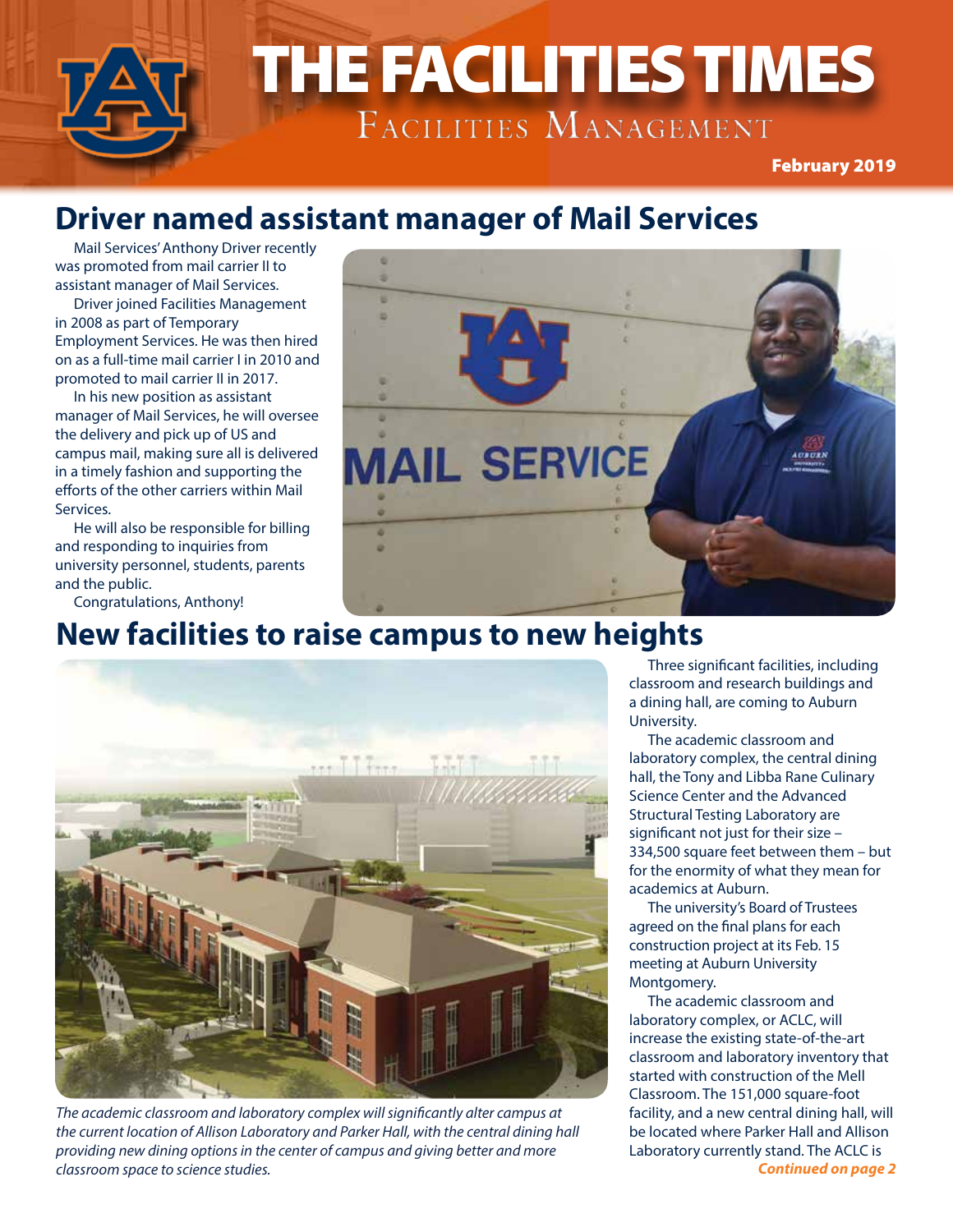# **February News Briefs**



On Feb. 14, FM's HR Department was host to a Heart Day event where they shared Valentine treats and heart healthy snacks with Facilities employees. From left are Michael Large, Emily Johnson and Cynthia Baccus.



Need a training session this month or in the near future? Check the Facilities Management Training Calendar to see when a session fits your schedule. *aub.ie/facilitiescalendar*

## *Continued from page 1*

scheduled for completion in the summer of 2021.

The Tony and Libba Rane Culinary Science Center will provide students interested in hospitality and culinary sciences with hands-on learning experiences in a teaching hotel and a teaching restaurant, as well as a range of classrooms and demonstration and food production laboratories. Construction of 142,000-square-foot facility at the corner of South College Street and East Thach Avenue will begin after a groundbreaking ceremony in April and will be complete in 2021.

The Advanced Structural Testing Laboratory will be a 41,500-square-foot facility, boosting a high bay laboratory with specially engineered floors and walls capable of handling extreme structural testing loads; a geotechnical test chamber; a concrete materials research and testing laboratory; a wind testing facility and faculty and graduate student spaces.



*The Tony and Libba Rane Culinary Science Center will provide students with a unique educational experience, complete with culinary laboratories, a AAA Five Diamond hotel and a teaching restaurant.*



*The new Advanced Structural Testing Laboratory will help boost Auburn's structural engineering research and instruction, and will be located near Facilities Management on West Samford Avenue.*

**Editorial and Writing Staff** Martha Gentry '98 Trey Wood '07

**Photography** Samantha Sieren Trey Wood



**Submit Feedback to Trey Wood at woodcas@auburn.edu**

**Please remember to recycle this newsletter.** £3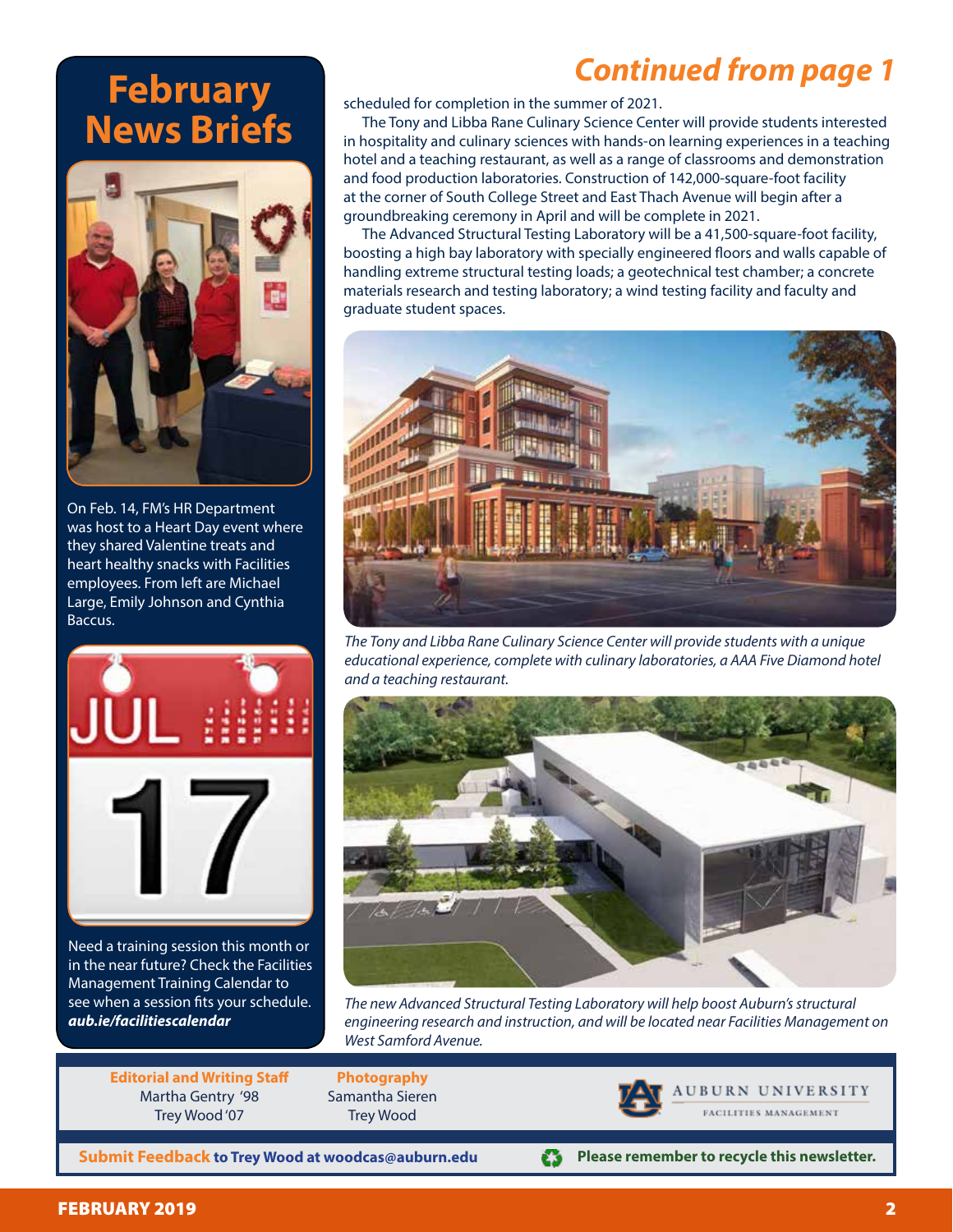## **Waste audit conducted on Draughon Library**

Facilities Management's Waste Reduction and Recycling and the Office of Sustainability teamed together recently to conduct a waste audit of the Ralph Brown Draughon Library.

Students and staff got down and dirty with more than 250 pounds of garbage collected from the library to record and analyze what was thrown away that could be recycled and what couldn't.

"A waste audit is a method of determining how much paper, food and other materials are discarded in the waste stream," said Joan Hicken, manager of Facilities' Waste Reduction and Recycling. "It is a hands-on activity to characterize the types and quantities of the waste generated."

Waste audits help determine what is being discarded, allowing auditors to sort the items, record what they find and analyze the results. Through the results, the recycling programs can be measured and improved to provide better effectiveness in the future.

Out of the 250 pounds of garbage, about 68 percent, or 161 pounds, was non-recyclable trash and 32 percent was recyclable items. About 16 percent of the non-recyclable trash was food waste.

 "Not altogether surprising given the proliferation of on-campus dining options," Hicken said. "What the sorters did find surprising were the whole, uneaten bagels; full, sealed bags of chips, and unopened packs of cookies."

The numbers recorded were on par with what's been seen across campus in the past.

In comparison, Lowder Hall in 2018 recorded 46 percent recyclables and 54 percent trash, Broun Hall in 2017 recorded 26 percent recyclables and 74 percent trash, and Haley Center in 2016 recorded 38 percent recyclables and 62 percent trash and in 2015 recorded 36 percent recyclables and 64 percent trash.

"Having one-third of what's in the garbage able to be recycled through the current program is disappointing," Hicken said. "However, the data we gather can help us identify waste reduction strategies and recycling opportunities."

The groups will continue to host audits in efforts to help reduce the amount of waste generated by students and staff of Auburn University.